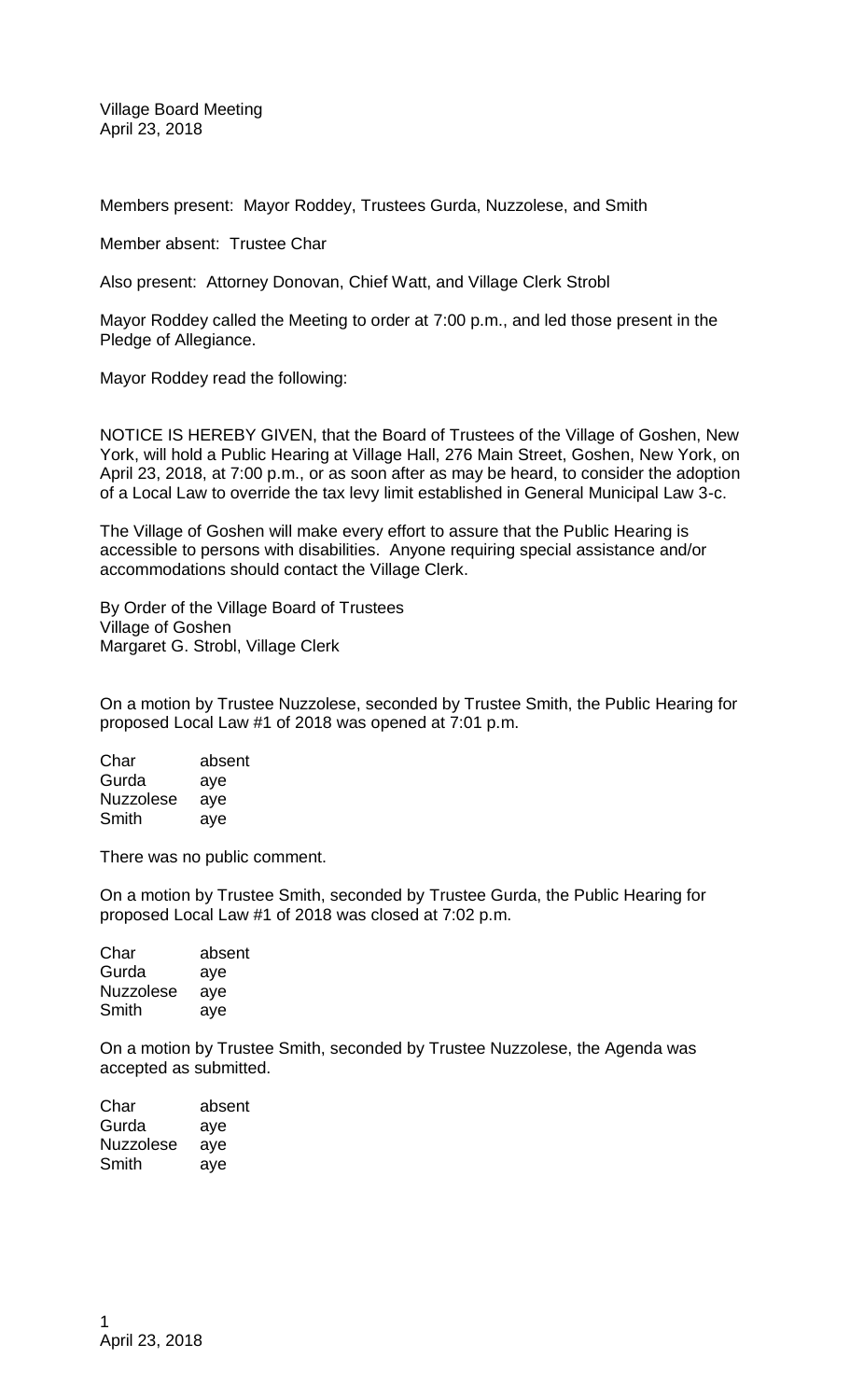### **Minutes**

On a motion by Trustee Smith, seconded by Trustee Gurda, the Minutes of the March 26, 2018 Village Board Meeting were accepted as submitted.

| Char             | absent |                                    |
|------------------|--------|------------------------------------|
| Gurda            | ave    |                                    |
| <b>Nuzzolese</b> |        | abstain (absent on March 26, 2018) |
| Smith            | ave    |                                    |
| Roddey           | ave    |                                    |

The Minutes of the April 2, 2018 Village Board Meeting were tabled due to lack of a quorum of those present at that Meeting.

### **Communications**

Mayor Roddey read a letter of resignation received from part-time Police Officer Michael B. Condon, effective April 1, 2018.

Mayor Roddey read a letter of resignation received from Department of Public Works Laborer Ian Mertens, effective April 26, 2018.

The Board reviewed a request from the Event Manager of the Tour de Simcha, regarding a cycling event scheduled for July 3, 2018, with a route which passes through the Village.

On a motion by Trustee Nuzzolese, seconded by Trustee Gurda, the event was approved, pending provision of the necessary insurance and indemnification.

Char absent Gurda aye Nuzzolese aye Smith aye

The Board reviewed a request from the Rotary Club of Goshen to hold the annual Great American Weekend 5K/10K Run on Saturday, June 30, 2018.

On a motion by Trustee Smith, seconded by Trustee Nuzzolese, the request was approved, pending receipt of the Club's insurance certificate.

| Char             | absent |
|------------------|--------|
| Gurda            | aye    |
| <b>Nuzzolese</b> | aye    |
| Smith            | aye    |

Mayor Roddey reviewed a letter from State Senator John J. Bonacic acknowledging the Village's Resolution on the CPV power plant, and enclosing a letter which he had previously written to NYS Attorney General, Eric Schneiderman, requesting that he conduct an independent investigation of the project's permitting process.

The Board reviewed a request from Orange-Ulster BOCES to use the Village Green as the site for the Special Education Including Communities program graduation celebration. The event is scheduled for Tuesday, June  $19<sup>th</sup>$  at 8:00 a.m., and the request included indemnification and insurance.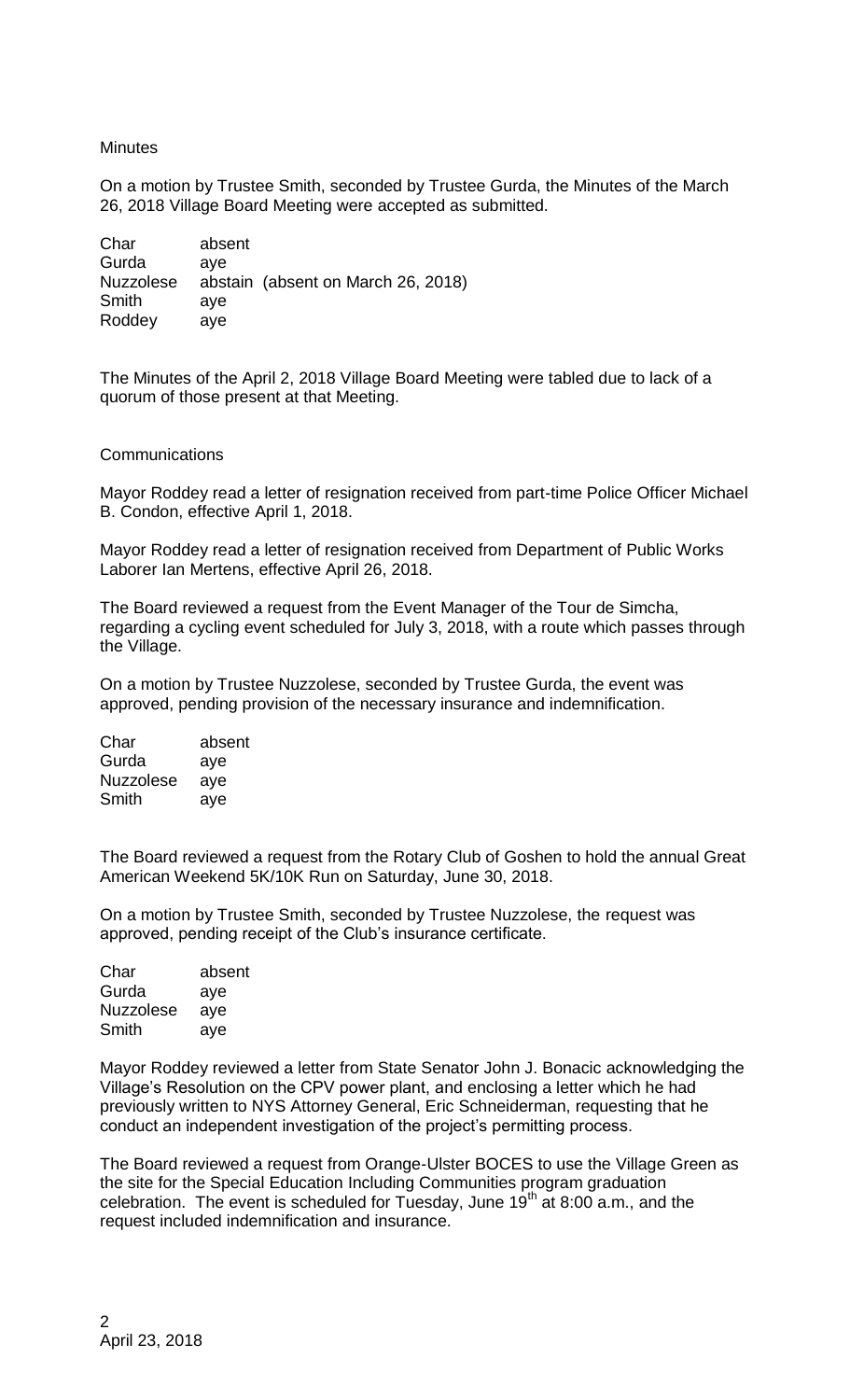On a motion by Trustee Gurda, seconded by Trustee Smith, the request was approved.

| Char             | absent |
|------------------|--------|
| Gurda            | aye    |
| <b>Nuzzolese</b> | aye    |
| Smith            | ave    |

Items of Business

On a motion by Trustee Gurda, seconded by Trustee Smith, bills as examined by members of the Board were approved in accordance with Abstract 2017/2018 number 10, check numbers 14005 through 14138 in the amount of \$1,180,082.78.

| absent |
|--------|
| aye    |
| aye    |
| aye    |
|        |

Mayor Roddey made the following comments about the 2018/2019 Budget:

When the budget cycle began, it started with a 10% tax increase, which we have been able to get down to 6.2%.

Every year since the inception of the State's 2% tax levy cap, the Village has been below the cap. We have been able to do this by holding the line in spending, and using money from our fund balance to balance the budget. I am proud of our past success, but now we must plan for the future.

Our goal for this budget was to eliminate any use of our fund balance, reduce our expenses where possible, while maintaining public safety and quality of service. I believe this final product does that. All members of the Village Board agree that our decisions should be made based on long-term sustainability.

This increase has been driven by factors outside of the Village's control such as health insurance and retirement increases, and contractual raises. This budget does not contain any new personnel or initiatives. Additionally, it succeeds in eliminating any use of our fund balance for budgeting.

We have been able to reduce the increase through the following changes:

--Switching to single-day garbage pick-up beginning at the end of the summer of 2018; this move will save man hours/overtime while also encouraging more recycling. The more residents recycle, the less the Village pays in tipping fees.

--Conversion of street lights to LEDs to reduce electric cost

--Reduction in major road paving projects in 2018 summer

--Some special events to be reconfigured to reduce overtime costs

--Apply for grant funding to study consolidation of Village Court Department and Building Department with the Town of Goshen

--Reduction in staffing through attrition when appropriate and in the best interest of public safety

Mayor Roddey thanked Treasurer Sara Winters for all her diligent work on the budget.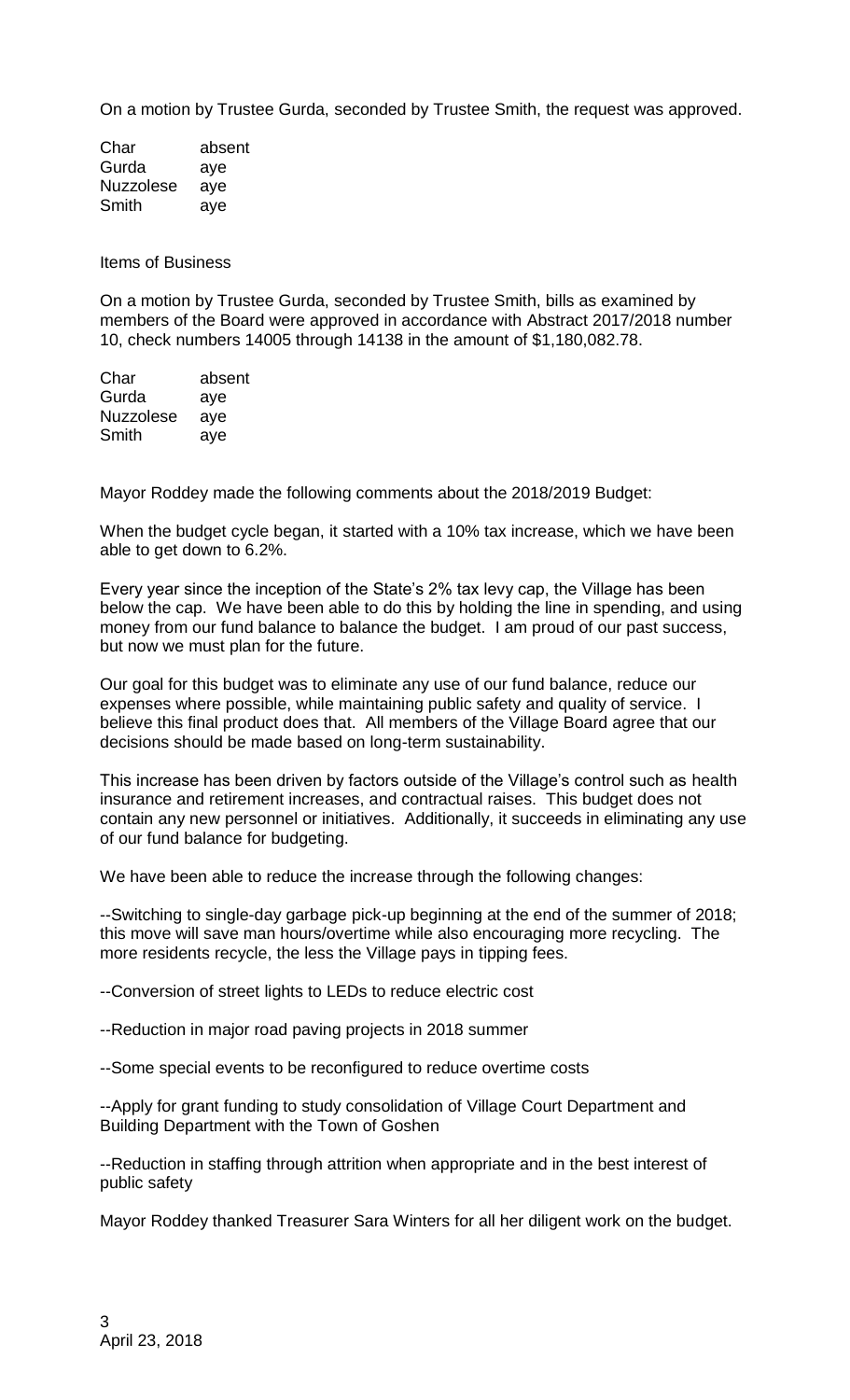On a motion by Trustee Gurda, seconded by Trustee Nuzzolese, the Village Board of the Village of Goshen, as lead agency, hereby issues a negative declaration pursuant to the applicable provisions of the State Environmental Quality Review Act, set forth at 6NYCRR Part 617 *et seq.,* in the action: adoption of Local Law #1 of 2018.

| Char             | absent |
|------------------|--------|
| Gurda            | aye    |
| <b>Nuzzolese</b> | aye    |
| Smith            | aye    |

On a motion by Trustee Gurda, seconded by Trustee Smith, the Board of Trustees of the Village of Goshen hereby adopts Local Law #1 of 2018, a Local Law to override the limit on the amount of real property taxes that may be levied by the Village of Goshen, pursuant to General Municipal Law 3-C.

| Char             | absent |
|------------------|--------|
| Gurda            | aye    |
| <b>Nuzzolese</b> | aye    |
| Smith            | aye    |

Trustee Smith moved the following, which was seconded by Trustee Gurda:

Whereas, the preliminary budget for the year 2018/2019 has been duly presented to the Village Board of Trustees, and a duly advertised public hearing has been held on April 2, 2018;

Resolved: pursuant to Section 5-508(4) of the Village Law, that the said preliminary budget, as changed, altered, and revised, be and hereby is adopted as the budget of the Village of Goshen for the year 2018/2019.

| Char             | absent |
|------------------|--------|
| Gurda            | aye    |
| <b>Nuzzolese</b> | aye    |
| Smith            | aye    |

Trustee Nuzzolese offered the following Resolution, and moved its adoption:

RESOLVED: To re-levy on the 2018-2019 Village of Goshen Property Taxes, the amount of \$338,138.16, reflecting the total amount of unpaid water/sewer bills for 2017.

The foregoing Resolution was seconded by Trustee Gurda, and a vote resulted as follows:

| Char             | absent |
|------------------|--------|
| Gurda            | aye    |
| <b>Nuzzolese</b> | aye    |
| Smith            | aye    |

On a motion by Trustee Gurda, seconded by Trustee Nuzzolese, the Treasurer is hereby authorized to transfer budget line items as designated in the attached schedule. The purpose of these transfers is to balance Sewer Fund budget lines.

| Char             | absent |
|------------------|--------|
| Gurda            | aye    |
| <b>Nuzzolese</b> | aye    |
| Smith            | ave    |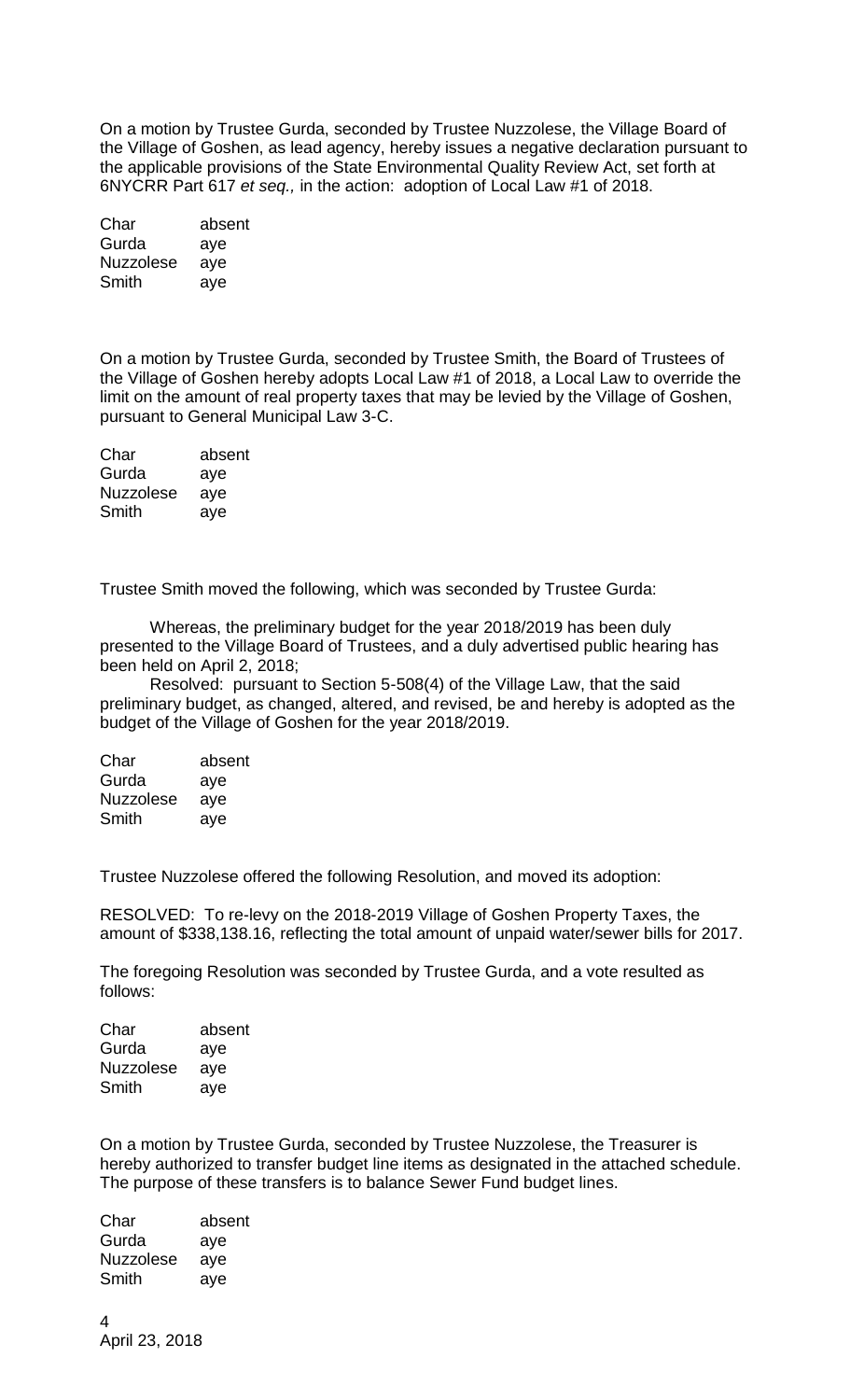# April 18, 2018<br>02:20 PM

# village of Goshen<br>Expenditure Entry Verification Listing

| Batch Id: TRANSFER Batch Date: 04/24/18 Batch Type: Standard                    |                                          |           |              |
|---------------------------------------------------------------------------------|------------------------------------------|-----------|--------------|
| Account No.<br>Type<br>Account Description                                      | Entry Description                        | Amount    | Seq          |
| G -1910-4300<br>UNALLOCATED INSURANCE                                           | Transfer In BUDGET TRANSFERS TO BALANCE  | 6,682.90  | $\mathbf{1}$ |
| $G - 1990 - 4001$<br>CONTINGENT ACCOUNT.CONTRACTUAL                             | Transfer Out BUDGET TRANSFERS TO BALANCE | 75,000.00 | 2            |
| $G - 8110 - 4320$<br>SEWER ADMIN.ATTORNEY                                       | Transfer Out BUDGET TRANSFERS TO BALANCE | 3,000.00  | 3            |
| $G - 8110 - 4344$<br>SEWER ADMIN.SOFTWARE MAINT CONTR                           | Transfer In BUDGET TRANSFERS TO BALANCE  | 7,130.75  | 4            |
| G -8120-4010 Transfer Out BUDGET TRANSFERS TO BALANCE<br>SANITARY SEWERS.LEGALS |                                          | 100.00    | 6            |
| $G - 8120 - 4564$<br>SANITARY SEWERS. PUMP STATIONS REPAIRS                     | Transfer In BUDGET TRANSFERS TO BALANCE  | 23,459.57 | 7            |
| $G - 8120 - 4565$<br>SANITARY SEWERS. INFRASTRUCTURE REPAIRS                    | Transfer Out BUDGET TRANSFERS TO BALANCE | 20,000.00 | 8            |
| $G - 8120 - 4760$<br>SANITARY SEWERS. TELEPHONE                                 | Transfer In BUDGET TRANSFERS TO BALANCE  | 725.60    | 9            |
| $G - 8130 - 2001$<br>SEWAGE TREAT/DISPOSAL.EQUIPMENT                            | Transfer In BUDGET TRANSFERS TO BALANCE  | 8,315.07  | 10           |
| $G - 8130 - 4050$<br>SEWAGE TREAT/DISPOSAL.CHEMICALS                            | Transfer In BUDGET TRANSFERS TO BALANCE  | 7,239.54  | 11           |
| $G - 8130 - 4150$<br>SEWAGE TREAT/DISPOSAL.ELECTRIC                             | Transfer Out BUDGET TRANSFERS TO BALANCE | 1,000.00  | 12           |
| $G - 8130 - 4560$<br>SEWAGE TREAT/DISPOSAL.EQUIPMENT REPAIRS                    | Transfer In BUDGET TRANSFERS TO BALANCE  | 43,411.24 | 13           |
| $G - 8130 - 4570$<br>SEWAGE TREAT/DISPOSAL.BUILDING REPAIR                      | Transfer In BUDGET TRANSFERS TO BALANCE  | 1,386.94  | 14           |
| $G - 8130 - 4760$<br>SEWAGE TREAT/DISPOSAL. TELEPHONE                           | Transfer In BUDGET TRANSFERS TO BALANCE  | 14.49     | 15           |
| $G - 8130 - 4810$<br>SEWAGE TREAT/DISPOSAL.EDUCATION                            | Transfer Out BUDGET TRANSFERS TO BALANCE | 743.34    | 16           |
| $G - 8130 - 4830$<br>SEWAGE TREAT/DISPOSAL.CLOTHING                             | Transfer In BUDGET TRANSFERS TO BALANCE  | 326.36    | 17           |
| $G - 9010 - 8001$<br>STATE RETIREMENT                                           | Transfer In BUDGET TRANSFERS TO BALANCE  | 1,150.88  | 18           |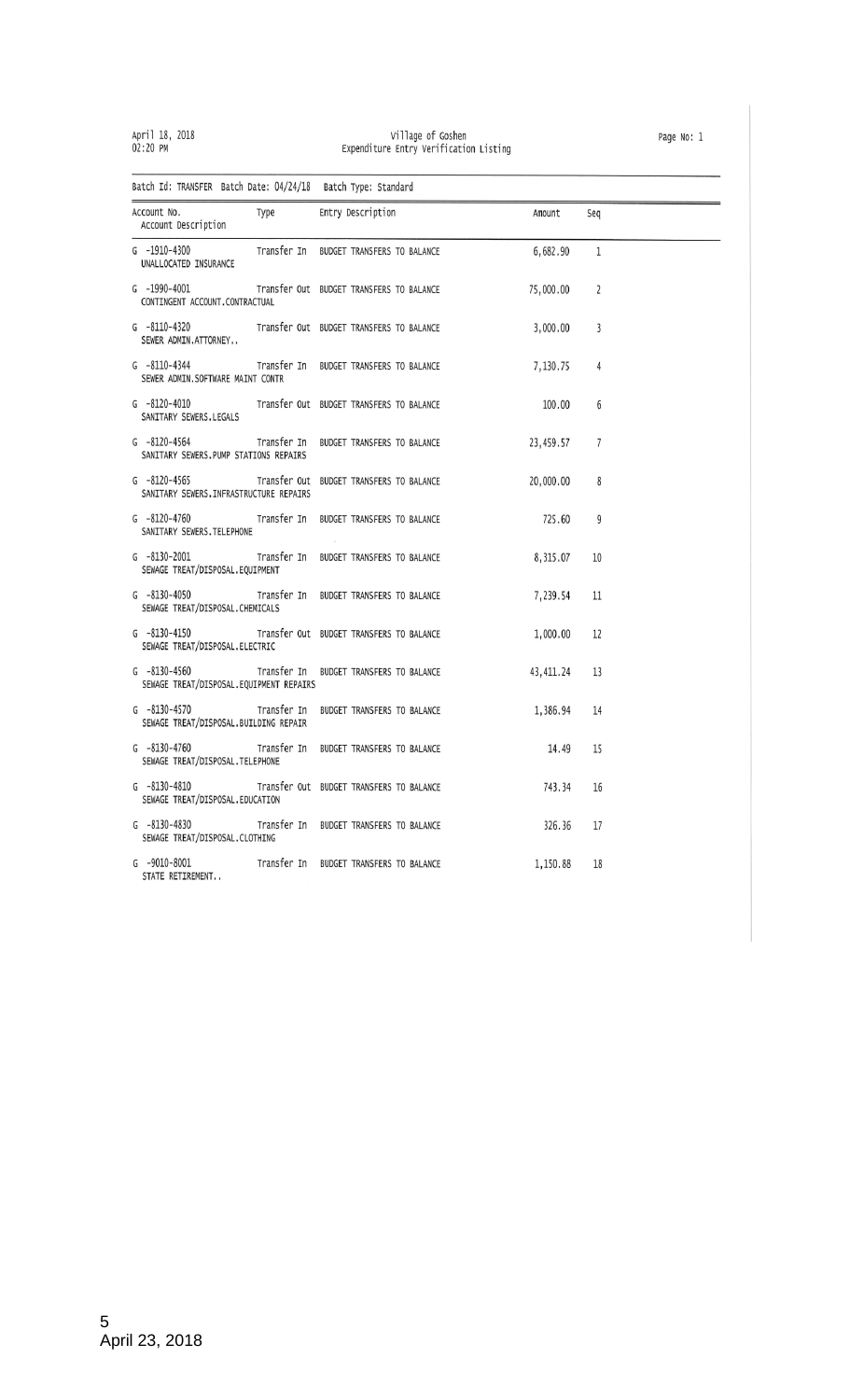| April 18, 2018<br>02:20 PM           | Village of Goshen<br>Expenditure Entry Verification Listing |                |                |             | Page No: 2   |        |              |
|--------------------------------------|-------------------------------------------------------------|----------------|----------------|-------------|--------------|--------|--------------|
| Fund Description                     | Fund                                                        | Expenditures   | Reimbursements | Transfer In | Transfer Out | Cancel | Encumbrances |
| SEWER                                | G                                                           | 0.00           | 0.00           | 99,843.34   | 99,843.34    | 0.00   | 0.00         |
| Total Of All Funds:                  |                                                             | 0.00           | 0.00           | 99,843.34   | 99,843.34    | 0.00   | 0.00         |
| Expenditures:                        | Entries<br>0                                                | Amount<br>0.00 |                |             |              |        |              |
| Reimbursements:                      | 0                                                           | 0.00           |                |             |              |        |              |
| Transfer In:                         | 11                                                          | 99,843.34      |                |             |              |        |              |
| Transfer Out:                        | 6                                                           | 99,843.34      |                |             |              |        |              |
| Cance]:                              | $\mathbf 0$                                                 | 0.00           |                |             |              |        |              |
| Encumbrance:                         | 0                                                           | 0.00           |                |             |              |        |              |
| Total:                               | 17                                                          | 199,686.68     |                |             |              |        |              |
| There are NO errors in this listing. |                                                             |                |                |             |              |        |              |

 $\bar{\nu}$